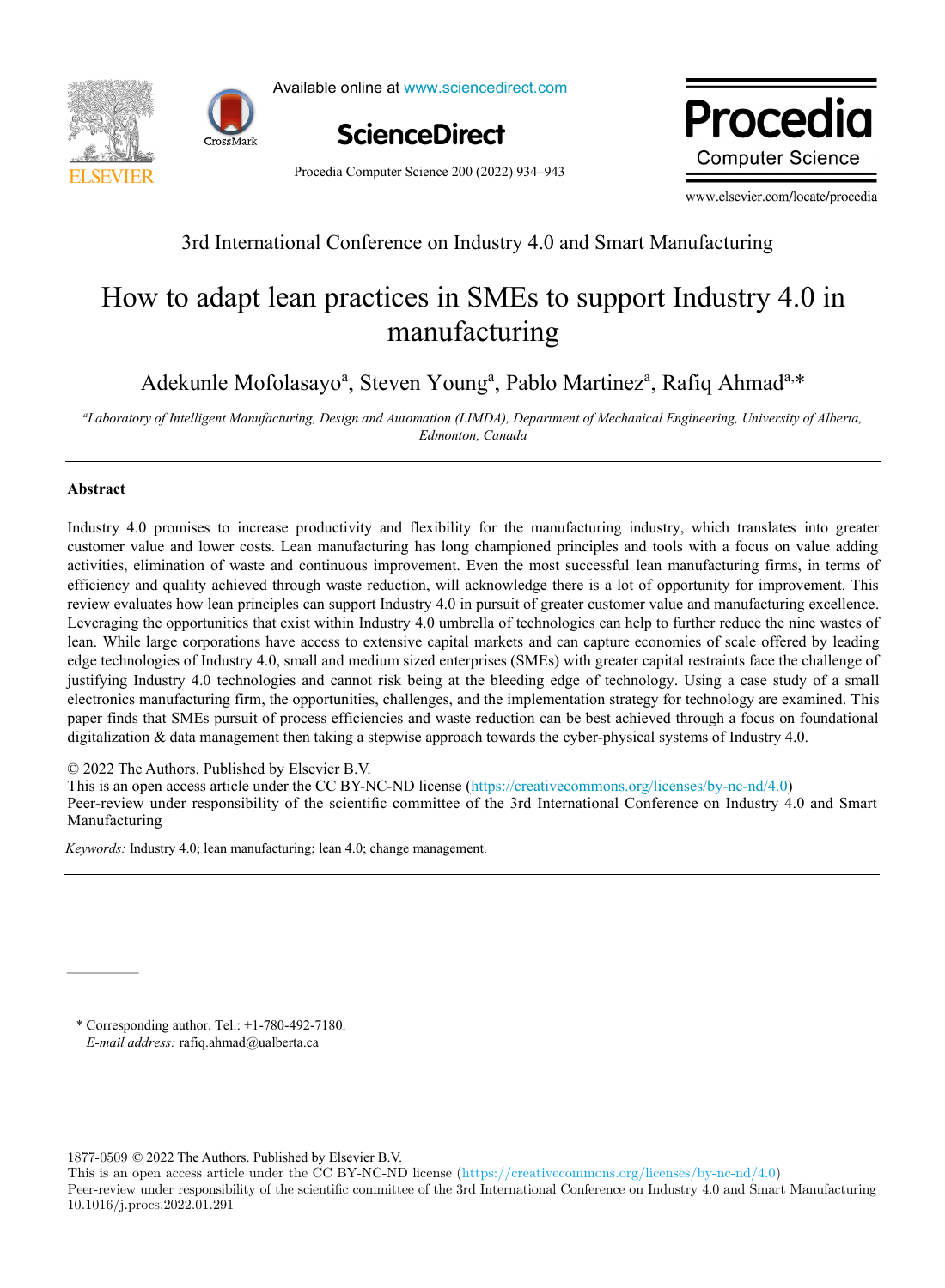#### **1. Introduction**

Lean manufacturing, a system that pursues continuous improvement and integration of labor with a clear focus on value adding activities and elimination of waste, has been widely recognized and accepted in manufacturing [1]. Introduction of cyber physical systems (CPS), and industrial internet of things (IIoT) into the manufacturing environment is making way for the fourth industrial revolution [2]. The 4th industrial revolution (Industry 4.0), also known as industrial internet, smart manufacturing, smart factory, and an integrated industry, is at the forefront of improvements related to higher flexibility and adaptability of production systems [3]. Both Industry 4.0 and lean manufacturing seek to increase productivity and flexibility [4]. Optimization targets of lean and digital manufacturing have attracted attention to research new improvement approaches in production systems that comes with the combination of these two systems.

The objectives of Industry 4.0 are in line with the goal of reducing lead times and costs, to steadily increase productivity, and enable continuous improvement cycles [5]. Industry 4.0 technologies are deemed as a strategy to make manufacturing process more efficient whilst improving product quality, but the process of integration of the technology into the existing production systems and the processes that the technology can support continues to evolve [6]. In the advent of wide range of new technologies, and varieties of terms, companies face a challenge in developing customized implementation plan [7]. This study evaluates potential opportunities for Industry 4.0 to make lean manufacturing more efficient.

This poses the following question: *What is the best approach for efficient manufacturing? Lean Manufacturing, Industry 4.0, Lean Manufacturing then Industry 4.0, or Lean and Industry 4.0 developed together?* This paper explores the proposed answers to this question, based on current literature, and discusses its implementation in an electronics company in Canada.

#### **2. State of the art**

#### *2.1. Lean Manufacturing*

Driven by limited access to resources, lean manufacturing is a systematic method of focusing on customer value, reducing waste and continuous improvement of standardized work through innovation. For the last three decades, lean management is one of the most widely used business strategy [8]. Mass production practices have been successfully challenged by lean production systems, delivering quality products while reducing non-value-added activities [9]. By focusing on value adding activities, application of lean can boost the performance of a company significantly [10]. Buer et. al. identified lean manufacturing as a process that is focused on elimination of wastes in production process through identification of unnecessary activities, streamlining of the process, and creation of standardized practices [4]. Lean manufacturing is mostly seen as a potential way to improve productivity and reduce cost in manufacturing companies [11]. Senkayas H. & Gursoy O. also noted that in many industrial enterprises, lean production techniques give significant benefits by elimination of waste, for improvement in efficiency, flexibility, and speed of response in production [12].

Mayr et al. identified value stream mapping (VSM), just in time (JIT), heijunka, total productive maintenance (TPM), visual management (VM), kanban, single-minute exchange of die (SMED), and poka-yoke as specific lean methods [10]. Just in time (or just in sequence) aims to make the right product, with the right quality, right quantity, and right cost available at the right time and place. Kanban ensures that a predefined stock level is maintained to ensure continuous material flow. Heijunka reduces wastes in form of overproduction by producing what is demanded by the customer. SMED targets reduction of downtime and cost that is caused by the setup process.

#### *2.2. Industry 4.0*

Bauer et al. referred to Industry 4.0 as an umbrella term for digital concepts such as Internet of things, big data, digital twin, data analytics, digital shadow, and cyber-physical systems. Industry 4.0 holds the promise of increased manufacturing flexibility, better quality, mass customization and improved productivity [13]. It allows companies to deal with the challenge of producing individualized product with higher quality, within a shorter lead time to market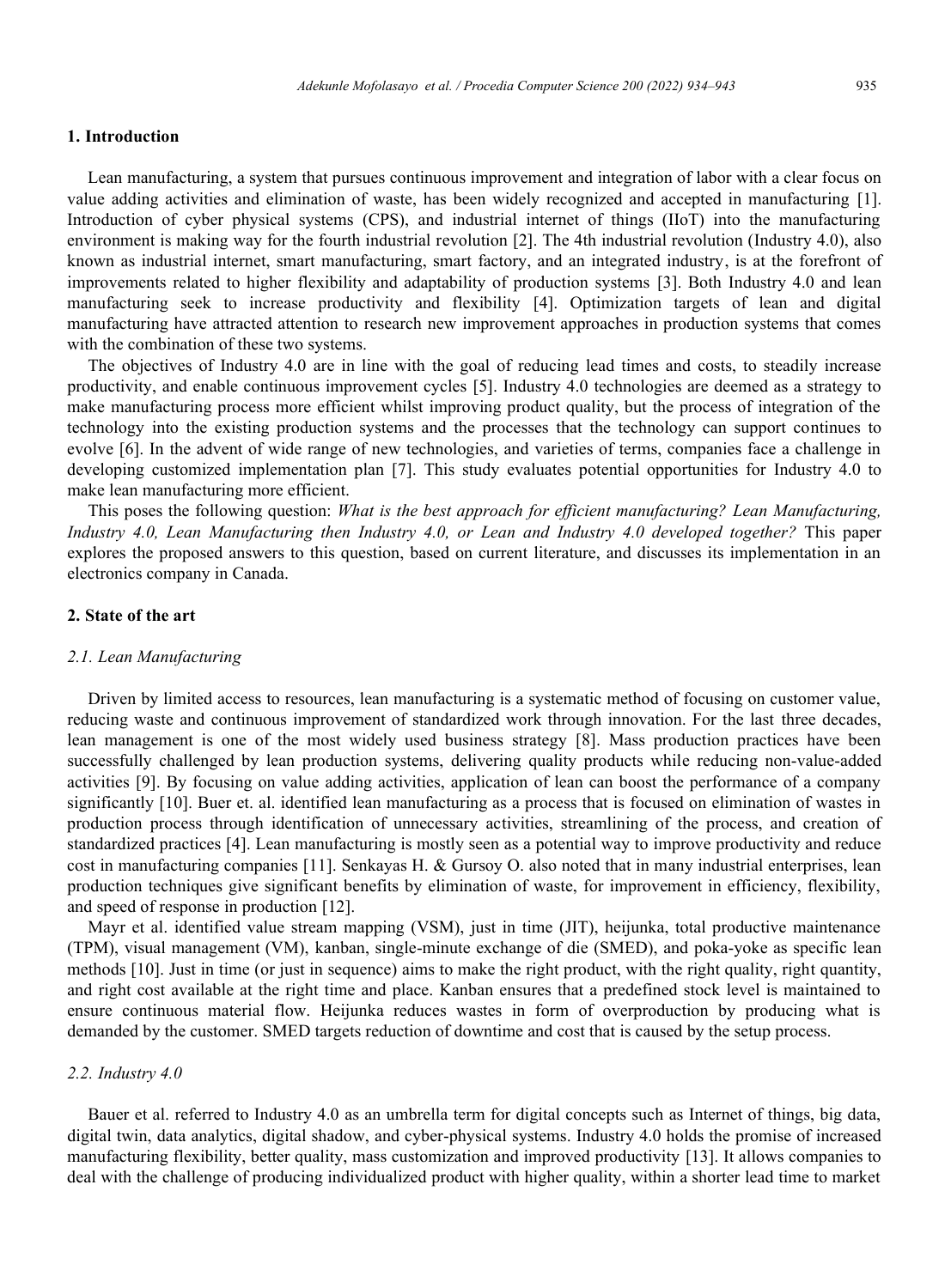[14]. Industry 4.0 includes a set of state-of-the-art technologies that are linked to the internet with the aim of making production systems more collaborative and flexible [9]. Davies et al. also noted that Industry 4.0 holds a promise of cost reduction and increase in efficiency [15]. According to Lu, Industry 4.0 is closely related to enterprise architecture, enterprise integration, cyber-physical systems, information and communications technologies, and internet of things [16]. Hofmann & Rusch identified key components in Industry 4.0 as cyber physical systems (CPS), internet of services, internet of things, and smart factory [3]. Table 1 summarizes the terms and technologies grouped under the Industry 4.0 umbrella.

Table 1. The 'umbrella' of Industry 4.0 Technologies categorized by those that enable connectivity, those that manage & analyse data, and those technologies integrated within a cyber physical system.

| <b>CYBER PHYSICAL SYSTEMS (CPS)</b>                                                                                                                           | <b>DATA MANAGEMENT</b>                                                                                                                        | <b>CONNECTIVITY</b>                                                                                                                                                                                                                                                 |  |  |
|---------------------------------------------------------------------------------------------------------------------------------------------------------------|-----------------------------------------------------------------------------------------------------------------------------------------------|---------------------------------------------------------------------------------------------------------------------------------------------------------------------------------------------------------------------------------------------------------------------|--|--|
| Automation<br>Virtual / Augmented Reality<br><b>Advanced Robotics</b><br>Unmanned Vehicles / Drones<br><b>Additive Manufacturing</b><br>Situational Awareness | Big Data<br>Artificial Intelligence (AI)<br>Machine Learning<br>Machine Vision<br><b>Blockchain</b><br>Digital Twinning<br>Knowledge Modeling | nG Connectivity<br>Internet of Things<br><b>Wireless Communications</b><br><b>Satellite Communications</b><br><b>Near Field Communications</b><br>Cloud Computing<br><b>Serial Communications</b><br>4/20 (integrating old tech)<br>Data Exchange<br>Data Standards |  |  |

Fettermann & Tortorella noted that Industry 4.0 technologies are positively associated with lean production practices, and the concurrent implementation of the two technologies leads to a bigger improvement in performance [6]. The so-called fourth industrial revolution is based on an intelligent and completely automated production that has the capability of communicating with the major corporate players [17]. Industry 4.0 systems are flexible and allows for individualized and customized products [18].

The concept of Industry 4.0 is not limited to the direct manufacturing in the company, it comprises an overall value chain for providers, enterprise business function, services, and customers; it assumes broad support of an entire lifecycle of systems, series and products that are distributed organizationally and spatially to the extent that smart products can continue to provide useful data (such as can be used for preventive maintenance) during their lifetime. As a specialization of internet of things that is applied to manufacturing environment, Industry 4.0 assumes real time data collection, generating issue about handling, and analysis of huge data, with cybersecurity [18].

Buer et al. operationalize Industry 4.0 as the use of intelligent products and processes that allows autonomous data collection and analysis, including the interaction between products, customers, suppliers, and processes through the internet [4]. Piccarozzi et al. noted that the fourth industrial revolution is a broad field that includes production processes, data management, efficiency, competitiveness, and its relationship with customers [17]. Among other things, part of the vision laid out for Industry 4.0, by the Industry 4.0 working group, includes characterization of Industry 4.0 as a new level of socio-technical interaction that revolves around a network of manufacturing resources that will be self-configuring, sensor-equipped, knowledge-based, having the capabilities of controlling themselves in response to different situations, spatially dispersed, incorporating relevant planning and management systems [19]. But still researchers and practitioners have difficulty in establishing a standard set of elements that make up Industry 4.0, how the elements are related and where I4.0 is applicable [4]. Recommendations imply following basic tenets of lean, using 'data, testing and application' to evaluate where Industry 4.0 can improve lean procedures.

#### **3. Integrating Industry 4.0 into Lean Manufacturing - Smart Factory (Lean 4.0)**

Partial and often limited knowledge about lean production leads to misconception that the two approaches (Industry 4.0/smart factory and lean production) are not compatible [20]. Sony noted that lean management can contribute towards the implementation of Industry 4.0 but there is a shortage of studies that promotes the integration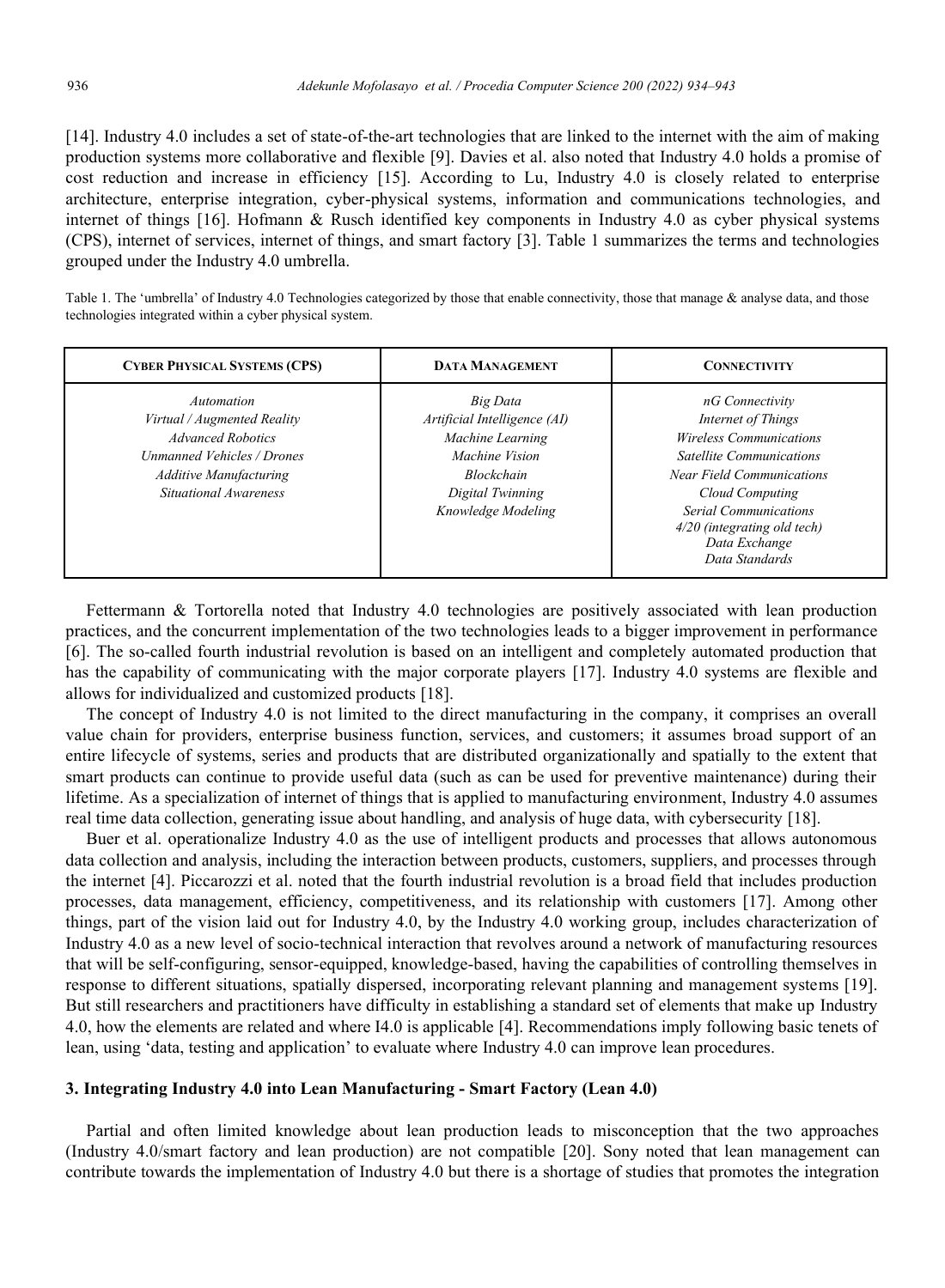of Industry 4.0 with lean management [8]. Industry 4.0 will not make lean obsolete, rather both manufacturing systems will generate mutual dependency [21]. Doh et al. categorized two factors that play a major role in helping industrial organization meet the growing need for competitiveness, and delivery of high-performance products that meet quality standards at reduced production cost as: (1) Widespread application of automation technologies (Industry 4.0), and (2) adoption of lean philosophy, focusing on effectiveness, waste reduction and efficiency by emphasizing the important values that must be delivered to customers [22]. The methodologies for Industry 4.0 and lean manufacturing or six sigma initiative are mutually supportive [15]. Sanders et al. noted that the design principles of Industry 4.0 and lean management tools reveal a lot of opportunities for achieving synergies that is expected to result in successful implementation of interconnected smart factories in future [11]. To evaluate how lean production systems supports Industry 4.0, Wagner et al. focused on integration of technical perspectives of cyber physical system into an industrial environment [23]. For example, the cyber physical just in time delivery was described as an information technology system that is designed to support the just-in-time material flow process in lean production system. CPS just in time delivery aims at creating a gapless flow of information between manufacturing order, materials (delivery, stock, and consumption), and the supplier's automatic purchase order. Movement of every material is detected by sensors and recorded in the big data architecture. In the context of just in time, main parts of waste are work in process, safety stock, and overproduction. To reduce these types of wastes, every supplier will only produce what customer needs in small batches. Wagner et al. also identified cyber physical systems as the main key technology for Industry 4.0, and further noted that data acquisition and processing are the enabler of cyber physical systems [23]. Fig. 1. illustrates the relationship between elements of each technology involved in the Industry 4.0 revolution.



Fig. 1. Illustration of the interrelationship of Industry 4.0 and the process of digitizing the physical world, leveraging data, and optimizing the physical system through cyber-physical systems.

Previous studies show that there are mixed opinions about Industry 4.0. Vita, in a study about integration of lean manufacturing and Industry 4.0, and the impact on organizational performance used online questionnaires (from 212 companies) which measures the implementation level of lean manufacturing and Industry 4.0 [24]. Surprisingly, Vita found that although there is a positive and high correlation between Industry 4.0 and lean manufacturing, the impact of Industry 4.0, lean manufacturing, and that of the integrated approach are statistically non-significant. Malavasi & Schenetti noted that Industry 4.0 will either have a sustaining or a disruptive impact on lean performance [25]. Sustaining impact was referred to as a positive impact on lean performance, while disruptive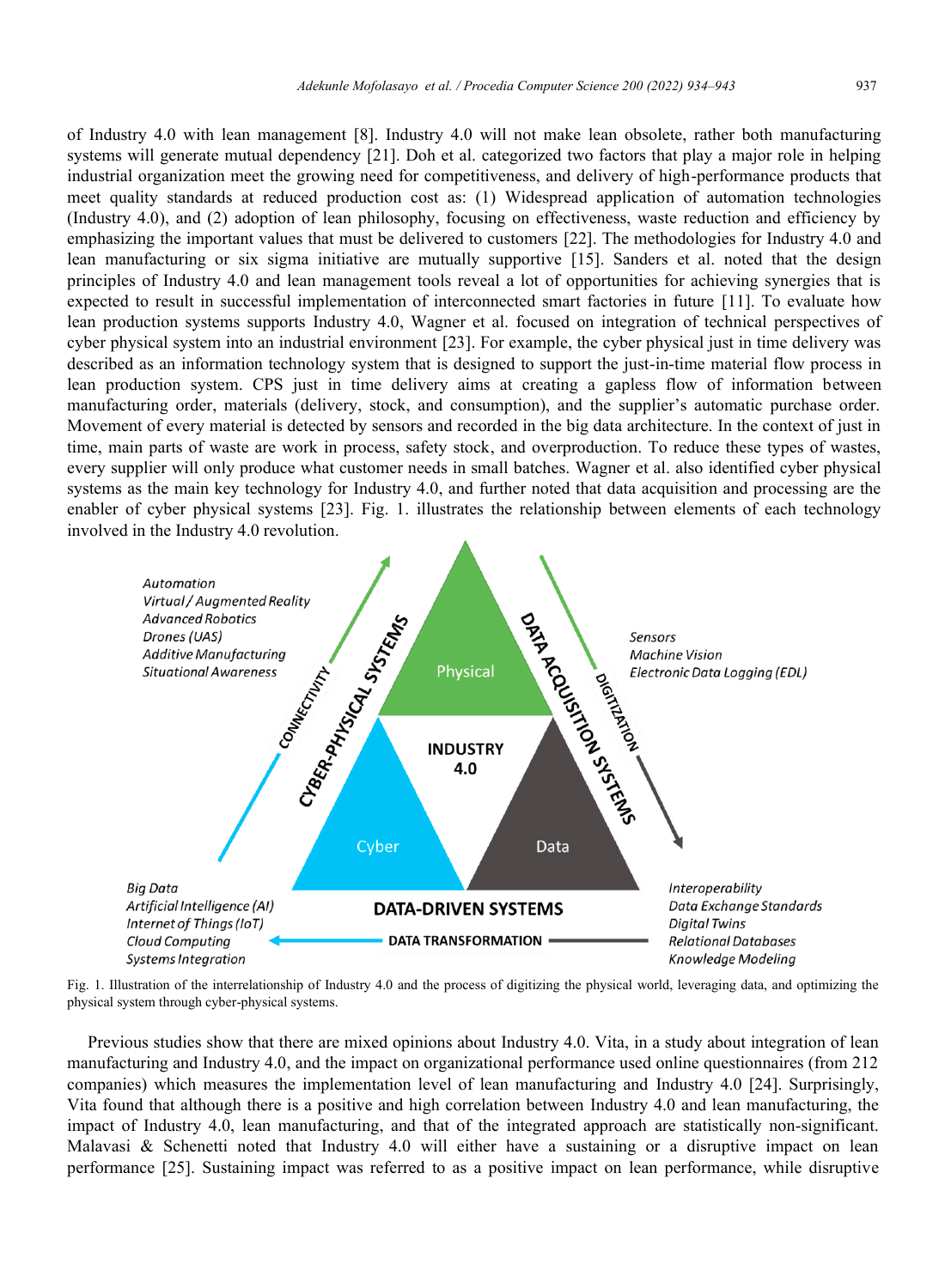impact refers to the radical change that Industry 4.0 is expected to bring. In a sustaining perspective, the authors identified internet of things and data analytics as sustaining elements for waste reduction. Similarly, advanced automation was identified as a sustaining element for Jidoka, cloud computing for just in time, human-machine interfaces for visual management, and interoperability for stable and standardized processes. Additive manufacturing was identified as a disruptive element for just in time; autonomous automation (CPS) was identified as a disruptive element for Jidoka, and manufacturing as service (maas) was identified as the disruptive Industry 4.0 element for stable and standardized processes. Based on previous work by Womack et al. [26], the authors presented a data model for comparison of lean principles and Industry 4.0, which is summarized in Table 2.

|                            | Mapping of the Value<br>Adding Value<br>Stream |                                              | <b>Ensuring Continuous</b><br>Flow         |                              | The Pull Approach      |                              | The strive For Perfection                          |                         |                                                          |
|----------------------------|------------------------------------------------|----------------------------------------------|--------------------------------------------|------------------------------|------------------------|------------------------------|----------------------------------------------------|-------------------------|----------------------------------------------------------|
| Lean                       | Industry<br>4.0                                | ∟ean                                         | Industry 4.0                               | Lean                         | Industry 4.0           | Lean                         | Industry<br>4.0                                    | Lean                    | Industry 4.0                                             |
| Listen<br>to the<br>Client | Anticipate<br>the needs<br>of the<br>Client    | Focus in<br>on value<br>adding<br>activities | Focus is on<br>value adding<br>information | Ensure<br>flow of<br>product | Ensure flow<br>of data | Ensure<br>Pull<br>Production | Ensure<br>pull of<br>production<br>and<br>services | Improve<br>Continuously | Transfer<br>internet<br>principles into<br>manufacturing |

Table 2. Comparison of model principle for Lean 4.0 and Industry 4.0. Adapted from [25].

From here, several areas of potential opportunities that are expected from the integration of Industry 4.0 with lean manufacturing includes:

*Interconnectivity:* through the Internet of Things (IoT), interoperable machines, sensors, and devices connect and communicate.

*Information transparency:* connection of data and information across the manufacturing process is hoped to allow for process optimization.

*Technical assistance:* through a real-time aggregation and analysis of process and system data, I4.0 is hoped to allow for a faster identification of issues, and implementation of appropriate decisions.

*Decentralized decisions:* connected system elements can autonomously make operational decisions. But exceptions, interferences, or conflicting goals, are elevated to a higher level of decision making.

Other potential areas of opportunities that exist in integration of Industry 4.0 with lean manufacturing includes:

- Mass-customization of products to suit customer's demands.
- Greater resource efficiency, more efficient maintenance systems, reduced overheads, and accelerated development of improved and/or new products.
- Opportunities to access new markets and supply chains.

#### **4. What is required for lean manufacturing processes to support Industry 4.0?**

This study evaluates the requirement for integration of Industry 4.0 with lean manufacturing. Depending on the nature, and size of project, a production system may generate big data that requires cloud computing and storage systems. Reliable software systems are hoped to facilitate data analysis, and autonomous decision making. Sharma & Gandhi categorized four major perspectives in Industry 4.0 as: manufacturing process, software, devices, and engineering [21]. The devices include objects such as programmable logic controllers, portable devices, workstations, servers, automation devices, etc. The software includes control software, production management software, business management software, etc. Although some technological forces of Industry 4.0 are still not ready for use at this point, Industry 4.0 brings together technological forces that includes cloud computing, internet of things, big data analytics, augmented reality, robotics, additive manufacturing, machine-to-machine applications, and cyber security. Internet of things helps establish a value chain by provision of an avenue for machine-tomachine interaction over a network. Cloud computing provides a platform with high computational storage and network capabilities that enables interaction among various technologies. By leveraging mathematical modeling and virtual reality, augmented reality can improve business operation. Machine to machine interface is a platform that facilitates data recording and communication between sensors, industrial instrumentation, and software [21].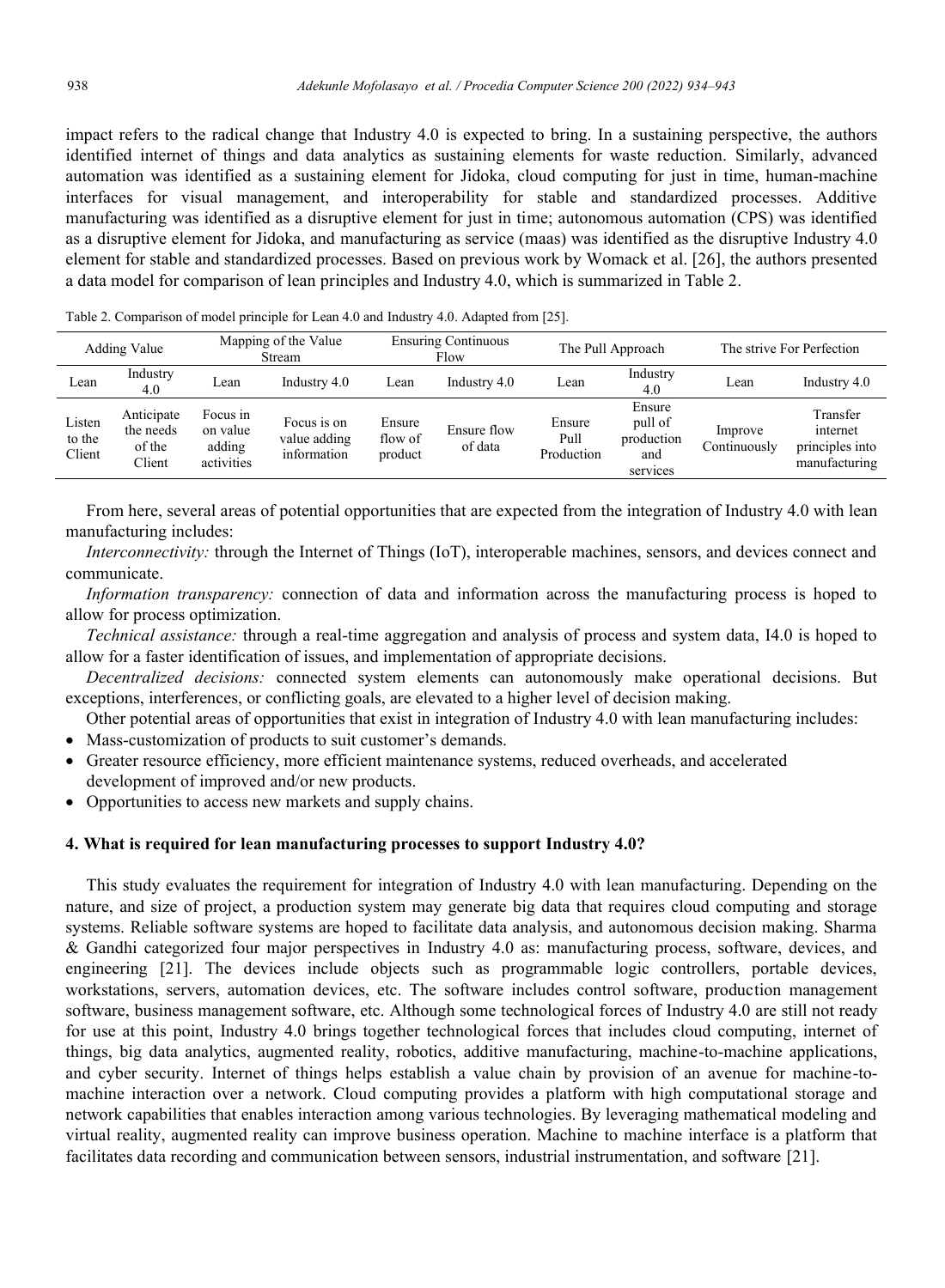One of the critical issues for Industry 4.0 is that no generalized model exists for implementation of Industry 4.0 in most industries, which results in lack of clarity in tool usage in various phases of implementation of Industry 4.0. Davies et al. noted that Industry 4.0 provides the infrastructure to potentially improve lean/six sigma capability of an organization both at the enterprise, and operational level [15]. At the operational level, improvements that can be achieved by transmitting performance and operational data metrics through cyber physical systems in real-time includes production surveillance, electronic Kanban, data analysis, total productive maintenance, and virtual value stream mapping. For production surveillance, key metrics for production such as down time, production rates, and set up time can be automatically captured; through intelligent protocols, anticipated production problems such as performance deterioration and machine breakdowns can be communicated to production worker through handheld devices. For total productive maintenance, sensors help to detect when there is need for maintenance. Rather than relying on traditional Kanban cards, using electronic Kanban, upon sensing the need that the desired inventory level has been reached, a production order can be automatically sent to the downstream process [15]

#### **5. Reducing waste through integration of Industry 4.0 and lean manufacturing**

Waste reduction in production system is foundational for improved efficiency. To simplify production lines, all wastes, faults, delays, and any other wastes should be dealt with [12]. Even though no generalized model exists for implementation of Industry 4.0, a reasonable approach for the incorporation of Industry 4.0 is to evaluate how these technologies can help further reduce waste that lean manufacturing has had as a priority. Toyota Production System (TPS) seven forms of waste includes: over production, waiting for work, correction of mistakes (defects), conveyance (transportation), extra or wrong work (over processing), motion (movement) and inventory [23, 27]. Additionally, misplacement or misusage of human potential is sometimes also included as a waste [28]. Hence, with the identification of 'underutilization of human resources' as the 8th form of waste, the acronym TIMWOODS is often used to describe the waste in lean production systems.

Additionally, lean practitioners have considered energy and company politics as the ninth and tenth wastes. In this study, an assessment of the potential areas of improvement where Industry 4.0 can help reduce the different forms of waste is presented. The considered wastes (TIMWOODS + EP) are illustrated in Fig. 2.



Fig. 2. Industry 4.0, the TPS wastes and 9<sup>th</sup>  $\&$  10<sup>th</sup> wastes (TIMWOODS + EP). Adapted from [23].

This study identifies the following as potential areas for improvement:

- *Transport*: electronic data logging (EDL), logistics optimization and regulatory requirements.
- *Inventory:* interconnected logistics and supply chain for asset tracking and inventory in response to demand / sales.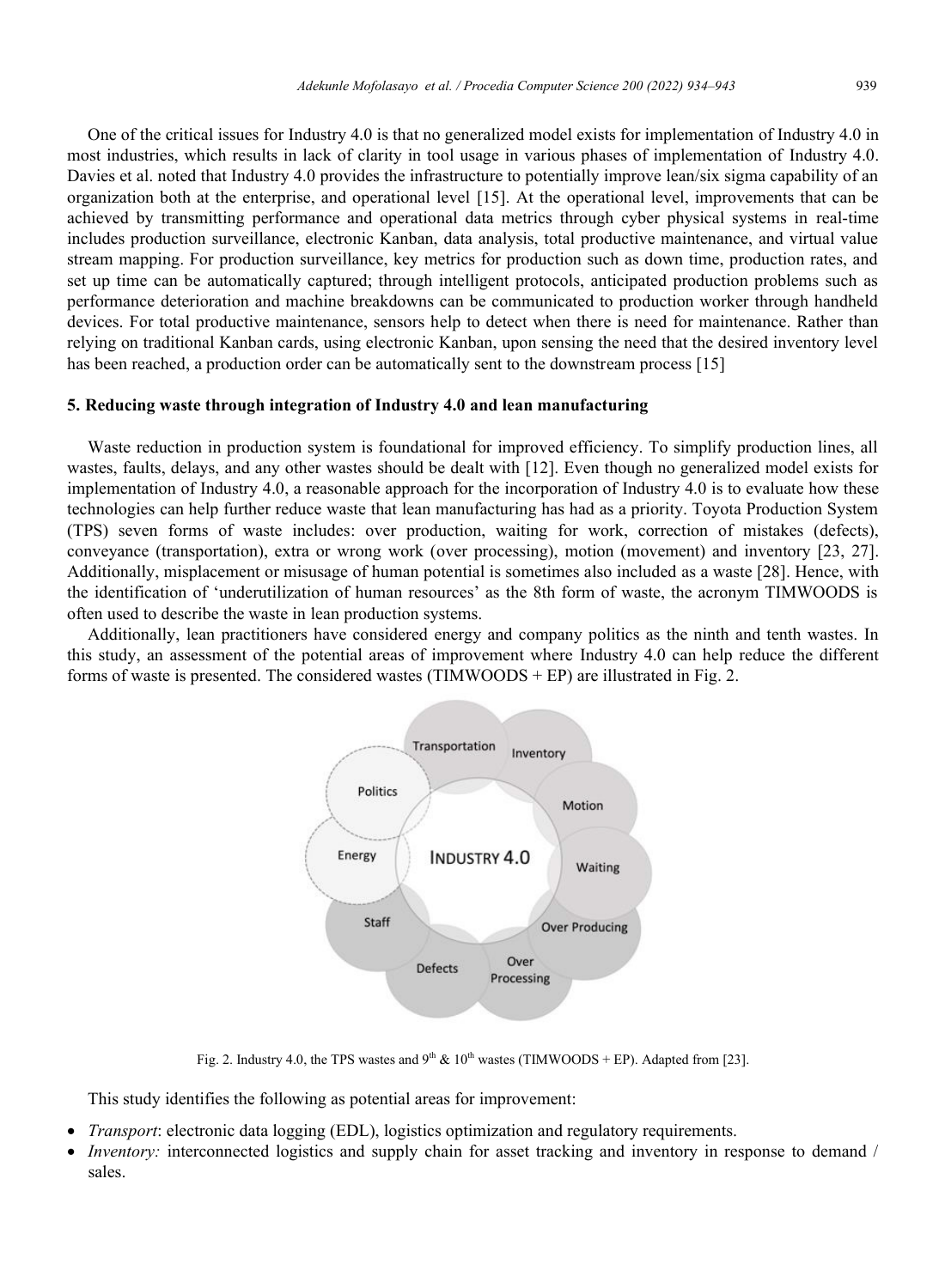- *Movement:* movement detection systems may be used to analyze the degree of unnecessary movements, while robotics may be utilized where necessary for operational improvement
- *Waiting:* real time response to changes is hoped to result in optimization of processes to reduce waiting times.
- *Overproduction:* real-time takt time monitoring as demand changes will reduce the lag of over production.
- *Over processing:* near real-time response to changing customer preferences/demand/value (i.e., big data/market analysis) is hoped to help address the issue of over processing.
- *Defects:* real time detection of faults, and traceability to source (root cause analysis) is hoped to help ensure a quick identification of the source of defects either from process, parts, or personnel. This is hoped to also help in process improvement
- *Staff:* whether insufficient training, misalignment of compensation or underutilizing the expertise and talent, staff waste and the discretionary effort of human resources are a significant element in every organization. In transitioning to Industry 4.0 technologies, this report recommends that due respect be given to human dignity and privacy in all works of life.
- *Energy:* efficient consumption of energy reduces waste. Additionally, businesses are increasingly scrutinized on their energy use in terms of corporate social responsibility use and environmental leadership.
- *Politics / Resistance to Change:* successful implementation of lean and/or Industry 4.0 involves organization and cultural change.

Erboz et al. evaluated the applicability of Industry 4.0 on the seven types of wastes of the TPS system, and listed various smart components, cyber systems and physical smart network that may be applicable in reducing waste of lean through Industry 4.0 [29]. Examples of smart components and cyber systems to reduce waste of lean through Industry 4.0 includes: overproduction (auto-identification, additive manufacturing machines, intelligent control units and cyber-physical systems for production implementation); waiting (auto-identification, automated assembly lines, additive manufacturing machines, and cyber-physical systems to identify objects that are waiting); over processing (auto-identification, intelligent control units, and augmented reality, process analyzing tools, etc.); transport (autoidentification, human-machine interfaces, track and trace systems (i.e., GPS sensors), automated guided vehicles, cyber-physical systems to align demands to the layout, and to plan both parking and dynamic rerouting systems); defects (auto-identification, intelligent control units, automated assembly line, sensors, and cyber-physical systems to predict machine wear that will occur in future); motion (automated guided vehicles, autonomous robots, additive manufacturing and augmented reality devices, and process analyzing tools); inventory (auto-identification, additive manufacturing machines, and a cyber-physical system that can forecast inventory).

## **6. Case Study: How can a small sized enterprise begin to implement Industry 4.0?**

Large well capitalized enterprises have access to significant resources and capital to capture economies of scale and the value of Industry 4.0, but SMEs face the scrutiny of a well-supported businesses case, cash flow analysis, net present value (NPV), and return on investment (ROI) for any investment, Industry 4.0 or otherwise.

Through the review with the company, the leadership team clearly indicated that an iterative approach towards Industry 4.0 was strongly preferred. Starting with a focus on defect wastes, the manufacturing firm was able to assess how Industry 4.0 could be implemented to deliver value and establish a foundation for subsequent Industry 4.0 technologies. Through value stream mapping (VSM), the current testing step of the manufacturing process was the bottleneck in the process. The equipment demonstrated a cycle time of 4:00 minutes, experiencing many false negatives and only determined conformity of the quality of the end-product using a pass-fail rule. Using the interrelationship and process of Industry 4.0 illustrated in Fig. 2, the test fixture data was found to be collected as a series of .*txt* file outputs stored locally on a computer but never used. The case study reviewed saw the firm take a Kaizen approach to the defect waste, and the testing technologies to improve quality.

The approach to the case study included: a 'Gemba walk', the development of a value stream map, the identification of production opportunities to reduce waste and upgrade to Industry 4.0. The case study focused on the waste associated to a testing fixture. Fig. 3 shows the current and future states of the product evaluation procedure. Meissner et al. noted that digitization and Industry 4.0 have a strong influence on production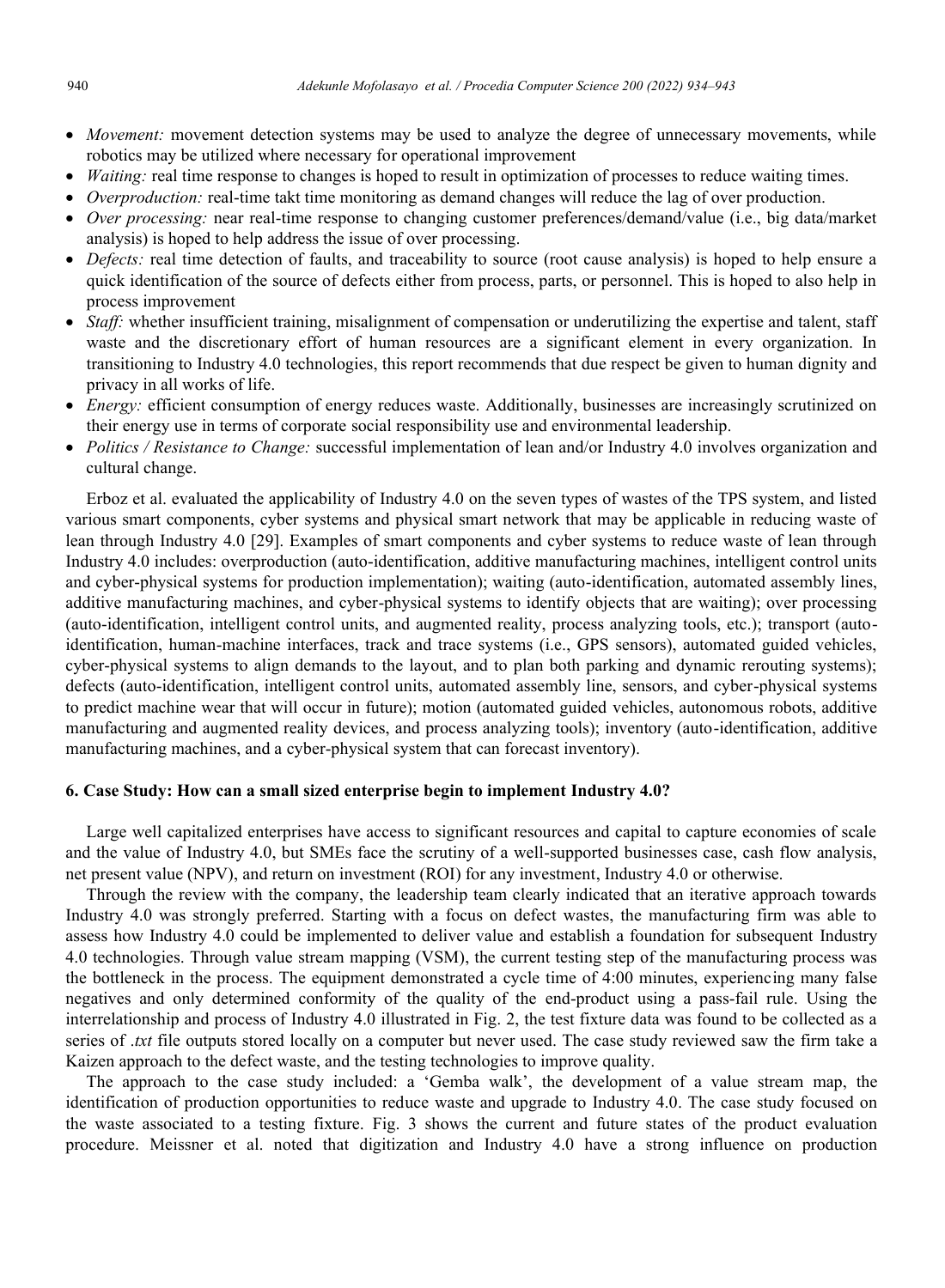environment [30]. Presently, the firm in this case study has a localized system of recording test results, which are visually analyzed by an operator so that corrective actions are performed for any failed test.

The 65 steps of the test process were digitized as an optical pass/pass/failure based on measured reading within tolerances, however the .txt file offered no ability to enhance and analyze the data. As part of the case study, the 15,568 .txt files were parsed into a database and a basic review of the aggregate data is performed. The average number of 4-minute tests conducted per product was 2.5, for a total cycle time of 10 minutes per product.

Being a small size company, transitioning all processes to Industry 4.0 technology is not possible nor justified from the business perspective. However, a stepwise approach that focuses on digitization and the connectivity of processes was well received by the company as a strategic approach. While describing examples of use cases to combine Industry 4.0 with lean production, Kolberg & Zuhlke described a scenario in which machines send failures directly to smart operators and call other systems to repair the fault [31].



Fig. 3. Product test evaluation. *Left:* current state. *Right*: forecasted future state with stepwise upgrade to Industry 4.0.

#### *6.1. Expected benefits from the stepwise upgrade of the functional tester to Industry 4.0 technologies*

The proposed future state includes a new test fixture that outputs test results into a relational database that is connected to the cloud where analytics of test data will enable root cause analyses of products that failed the test to identify the source of defects in the production process. Additionally, for the products that failed, the results can be analyzed to determine an optimized workflow for product rework. Beyond the future state contemplated in the case study, the cloud managed relational database will serve as the foundation for implementation of cyber physical systems that could possibly automate required rework. Table 3 below compares the current state and the proposed future state for the test step of the production process. Note that the company in the case study is incorporating a more advanced testing system that is hoped to help reduced the waste associated with waiting for the cycle time to complete.

| Table 3. Comparison of the current state and the expected future state for the test fixture. |  |  |  |  |  |  |
|----------------------------------------------------------------------------------------------|--|--|--|--|--|--|
|                                                                                              |  |  |  |  |  |  |

|            | <b>CURRENT STATE</b>       | <b>FUTURE STATE</b>    |  |  |
|------------|----------------------------|------------------------|--|--|
| Test Type  | OCR pass/fail<br>UCS & LCS | To be determined       |  |  |
| Cycle Time | $4:00$ min/test            | Est.: $00:45$ min/test |  |  |
|            | 65 test steps              | Pass / Fail            |  |  |
| Results    | Pass / Fail                | Full test run          |  |  |
|            | First fail                 | Full results           |  |  |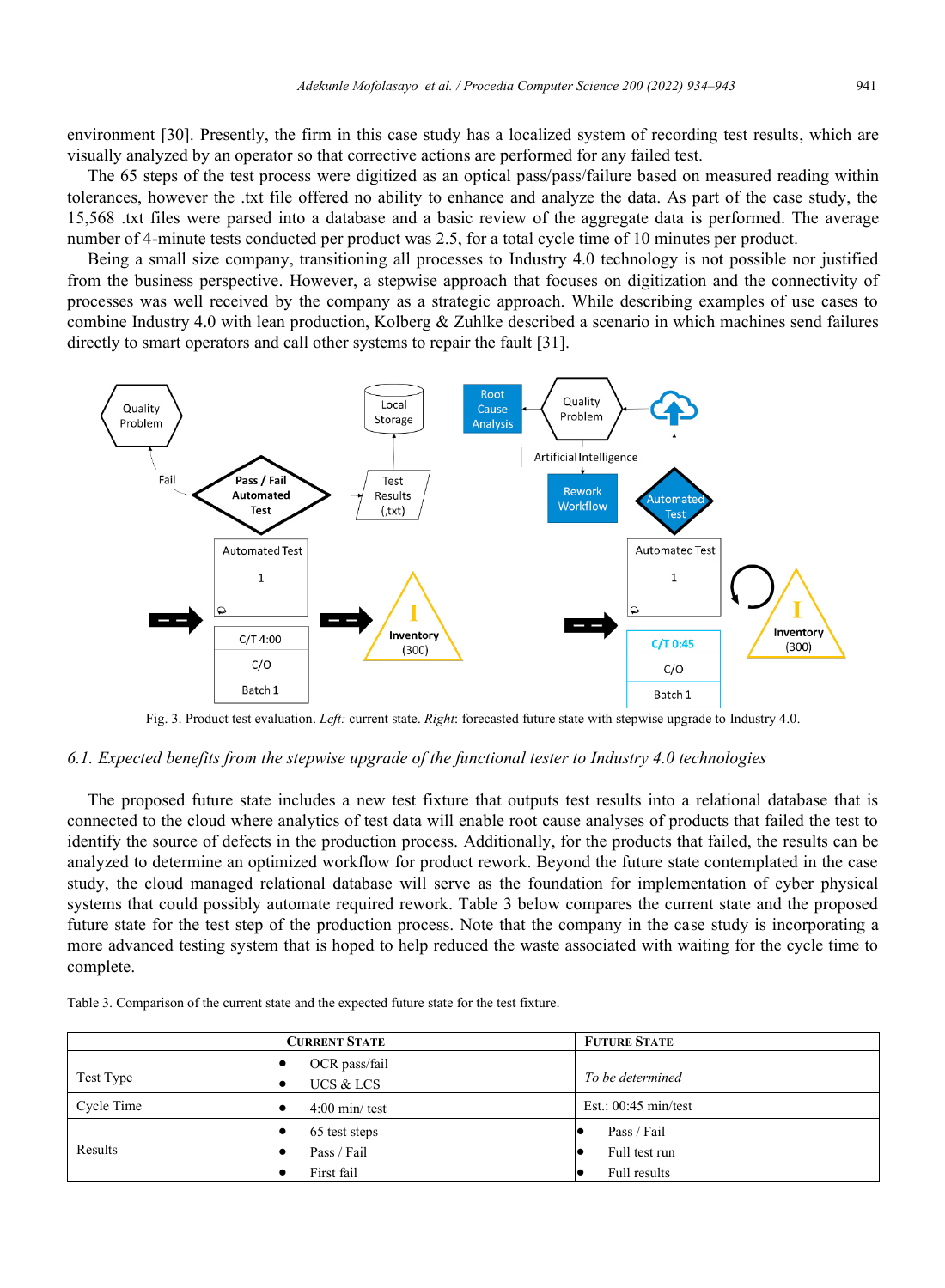|                 | False negatives                                         |                                                                                                               |  |  |  |
|-----------------|---------------------------------------------------------|---------------------------------------------------------------------------------------------------------------|--|--|--|
| Output          | txt file, by serial number, for each test at first fail | Real time SOL database                                                                                        |  |  |  |
| Data Management | Local storage                                           | Cloud storage                                                                                                 |  |  |  |
| Analysis        | Operator-> Pass/Fail                                    | Results $\geq$ AI $\geq$ rework workflow<br>Results -> Root cause analysis<br>Data visualization<br>Six Sigma |  |  |  |

#### *6.2. Managing the ninth waste of politics & resistance to change when transitioning to Industry 4.0.*

The issue politics as the ninth waste is a significant consideration for any organization implementing lean or Industry 4.0 either separately, or in parallel. Successful implementations require organizational and cultural change. To mitigate the challenges of change, the company employed the ADKAR Model for organizational change [32]. As the pace of technological change continues to increase, organizations are faced with a seemingly continuous need to change to remain competitive. As suggested by this report, an SME's path toward Industry 4.0 is likely a series of successive implementations of select technologies, all of which will require some degree of organizational change with the risk of excessive waste from politics and resistance to change.

# **7. Conclusions**

Then, *what is the best approach for efficient manufacturing?* From our review of all the factors that businesses need to consider, the best answer therefore is: "*E: it depends*". Through the literature and case study, it can be concluded that there are many factors for a firm to consider. Mainly, the ones highlighted here are the size of the organization, the business case financial, the ease of access to capital, and the internal politics of organizational change. In the presented case study, a stepwise approach that focuses on the foundations of digitalization and connectivity provides a path toward Industry 4.0 adoption.

Regarding the potential answers discussed in this paper, the strengths and limitations of their implementations have been presented. Lean principles and tools lead to improved productivity through waste reduction. The core tenant of lean is continuous improvement which is founded in the belief that there is always potential for more improvements. Industry 4.0 technologies have the potential to enable manufacturing firms achieve a significant leap in improvements. However, in both cases, SMEs may face capital limitation and business decisions that constrain full adoption, hence the best approach for efficient manufacturing is relative to each firm and must be analyzed as such. A universal approach for efficient manufacturing is a complex goal, possibly unattainable. Future research should aim at facilitating simulating scenarios in which either approach, lean or Industry 4.0, is implemented, thus supporting firms decision-making regarding this issue, specially SMEs.

# **References**

- [1] Mrugalska B, Wyrwicka MK. Towards Lean Production in Industry 4.0. *Procedia Engineering* 2017; **182**: 466–473.
- [2] Weyer S, Schmitt M, Ohmer M, et al. Towards Industry 4.0 Standardization as the crucial challenge for highly modular, multi-vendor production systems. *IFAC-PapersOnLine* 2015; **48**: 579–584.
- [3] Hofmann E, Rüsch M. Industry 4.0 and the current status as well as future prospects on logistics. *Computers in Industry* 2017; **89**: 23– 34.
- [4] Buer S-V, Strandhagen JO, Chan FTS. The link between Industry 4.0 and lean manufacturing: mapping current research and establishing a research agenda. *International Journal of Production Research* 2018; **56**: 2924–2940.
- [5] Rößler MP, Haschemi M. Smart Factory Assessment (SFA). *Zeitschrift für wirtschaftlichen Fabrikbetrieb* 2017; **112**: 699–703.
- [6] Tortorella GL, Fettermann D. Implementation of Industry 4.0 and lean production in Brazilian manufacturing companies. *International Journal of Production Research* 2018; **56**: 2975–2987.
- [7] Pokorni B, Schlund S, Findeisen S, et al. Produktionsassessment 4.0. *Zeitschrift für wirtschaftlichen Fabrikbetrieb* 2017; **112**: 20–24.